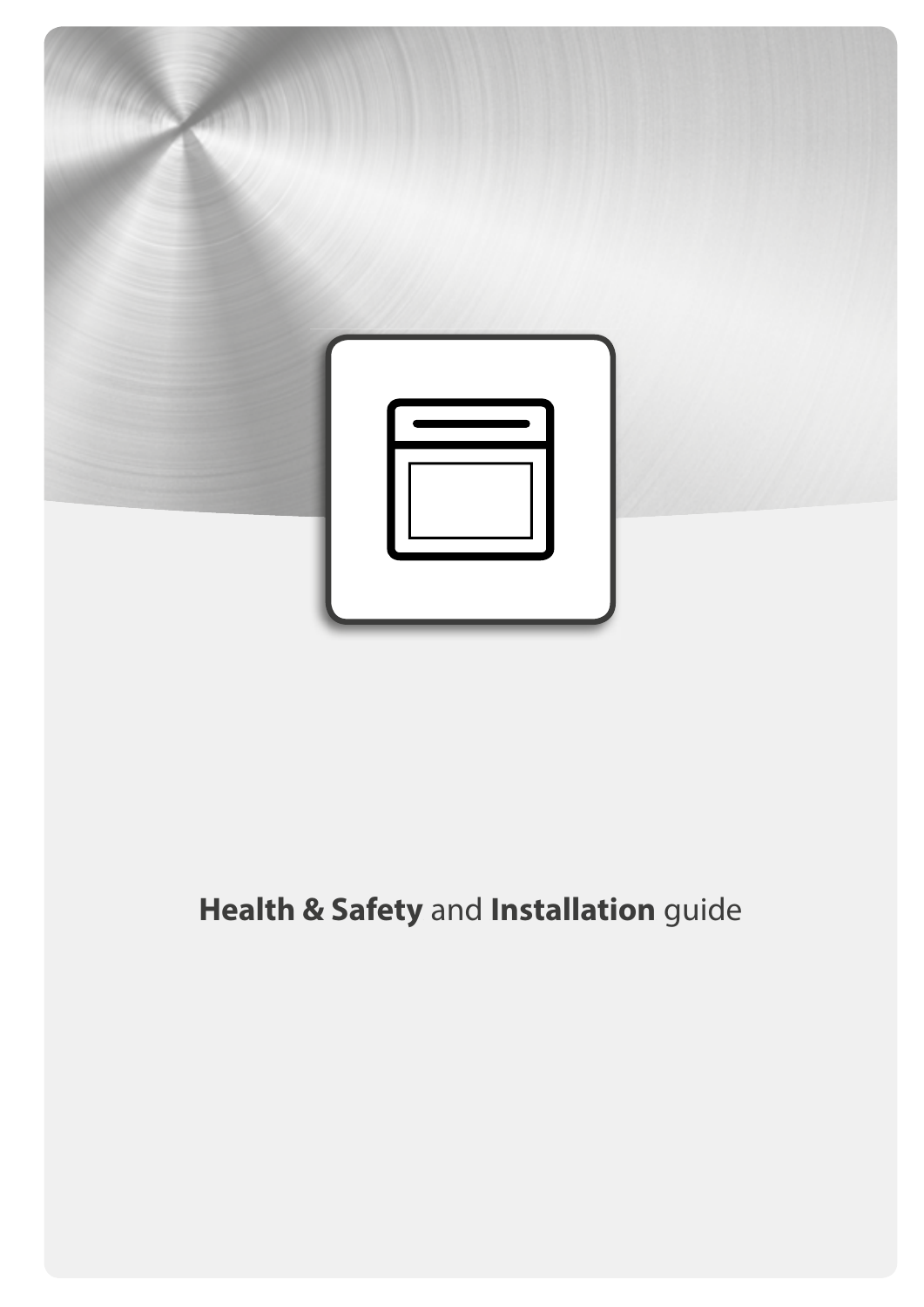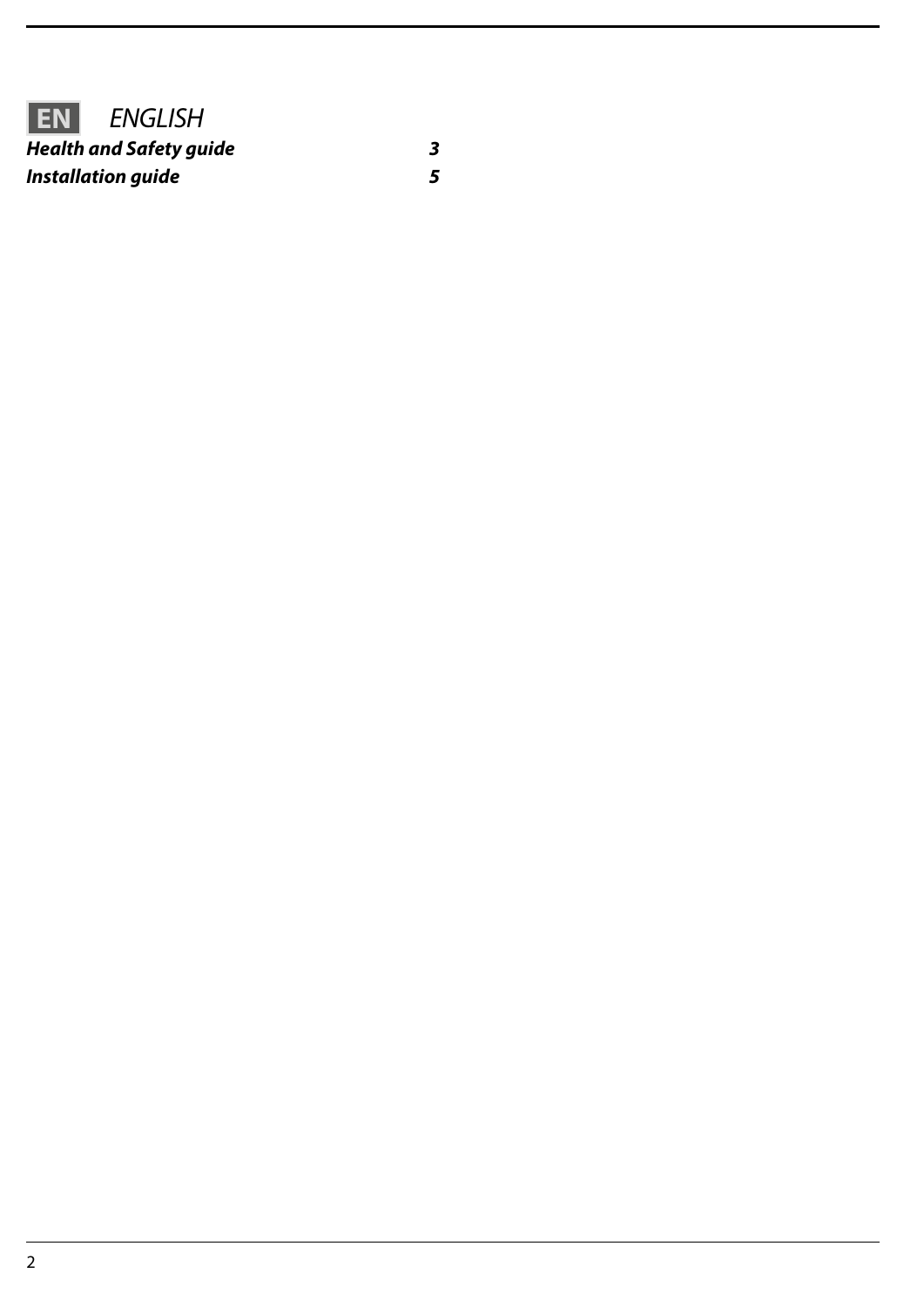## **SAFETY INSTRUCTIONS**

#### **IMPORTANT TO BE READ AND OBSERVED**

Before using the appliance read these safety instructions. Keep them for future reference. These instructions and the appliance itself provide important safety warnings, to be observed at all times. The manufacturer declines any liability for failure to observe these safety instructions, for inapropriate use of the appliance or incorrect setting of controls. 

**SAFETY WARNINGS**

Very young (0-3 years) and young children (3-8 years) shall be kept away from the appliance unless continuously supervised. Children from 8 years old and above and persons with reduced physical, sensory or mental capabilities or lack of experience and knowledge can use this appliance only if they are supervised or have been given instructions on safe use and understand the hazards involved. Children must not play with the appliance. Cleaning and user maintenance must not be carried out by children without supervision.

**WARNING:** The appliance and its accessible parts become hot during use, children less than 8 year of age shall be kept away unless continuously supervised. **WARNING:** Avoid touching heating elements or interior surface - risk of burns. Never leave the appliance unattended during food drying. If the appliance is suitable for probe usage, only use the temperature probe recommended for this oven. Keep clothes or other flammable materials away from the appliance, until all the components have cooled down completely.

Overheated oils and fats catch fire easily. Always be vigilant when cooking food rich in fat, oil or when adding alcohol (e.g. rum, cognac, wine) - risk of fire. Use oven gloves to remove pans and accessories, taking care not to touch the heating elements. At the end of cooking, exercise caution when opening the door, by letting the hot air or steam exit gradually before accessing the appliance.

Do not obstruct hot air vents at the front of the oven.

## **PERMITTED USE**

**CAUTION:** The appliance is not intended to be operated by means of an external timer or separate remote controlled system.

This appliance is solely for domestic, not professional use. Do not use the appliance outdoors.

Do not store explosive or flammable substances such as aerosol cans and do not place or use gasoline or other flammable materials in or near the appliance: a fire may break out if the appliance is inadvertently switched on.

No other use is permitted (e.g. heating rooms).

### **INSTALLATION**

The appliance must be handled and installed by two or more persons. Use protective gloves to unpack and install the appliance.

Installation and repairs must be carried out by a qualified technician, in compliance with the manufacturer's instructions and local safety regulations. Do not repair or replace any part of the appliance unless specifically stated in the user manual. Children should not perform installation operations. Keep children away during

installation. Keep the packaging materials (plastic bags, polystyrene parts, etc.) out of reach of children, during and after the installation. After unpacking the appliance, make sure that it has not been damaged during transport. In the event of problems, contact the dealer or your nearest Aftersales Service.

**EN**

The appliance must be disconnected from the power supply before any installation operation.

During installation, make sure the appliance does not damage the power cable.

Only activate the appliance when the installation has been completed.

After installation, the bottom of the appliance must no longer be accessible.

Carry out all cabinet cutting works before fitting the appliance in the furniture and carefully remove all wood chips and sawdust.

Do not obstruct the minimum gap between the worktop and the upper edge of the oven. Only remove the oven from its polystyrene foam base at the time of installation. Do not install the appliance behind a decorative door - Risk

of fire.

### **ELECTRICAL WARNINGS**

For installation to comply with current safety regulations, an omnipolar switch with minimum contact gap of 3 mm is required and the appliance must be earthed.

If the power cable is damaged, replace with an identical one. The power cable must only be replaced by a qualified technician in compliance with the manufacturer instruction and current safety regulations. Contact an authorized service center.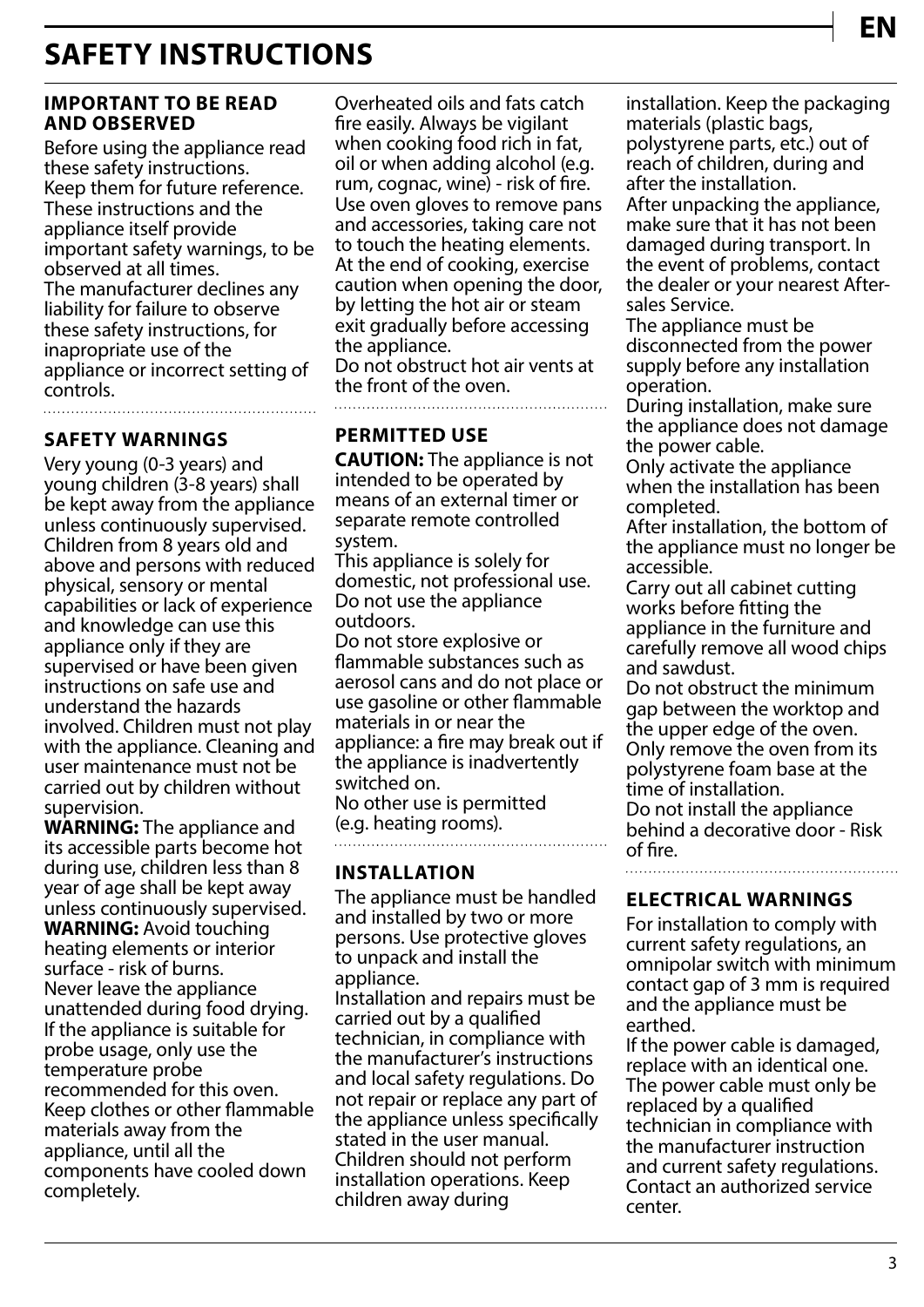It must be possible to disconnect the appliance from the power supply by unplugging it if plug is accessible, or by means of an accessible multipole switch installed upstream of the socket in conformity with national electrical safety standards.

The rating plate is on the front edge of the oven (visible when the door is open).

In case of replacement of power cable, contact an authorized service center.

If the fitted plug is not suitable for your socket outlet, contact a qualified technician.

The power cable must be long enough to connect the appliance, once fitted in its housing, to the main power supply. Do not pull the power supply cable.

Do not use extension leads, multiple sockets or adapters. Do not operate this appliance if it has a damaged mains cord or plug, if it is not working properly, or if it has been damaged or dropped. Keep the cord away from hot surfaces. The electrical components must not be accessible to the user after installation.

Do not touch the appliance with any wet part of the body and do not operate it when barefoot.

### **CLEANING AND MAINTENANCE**

Never use steam cleaning equipment.

**WARNING:** Ensure that the appliance is switched off before replacing the lamp to avoid the possibility of electric shock. Do not use harsh abrasive cleaners or sharp metal scrapers to clean the appliance door glass since they can scratch the surface, which may result in shattering of the glass. Wear protective gloves for cleaning and maintenance. The appliance must be disconnected from the power supply before any maintenance operation. Ensure the appliance is cooled

down before carrying out any cleaning or maintenance operation.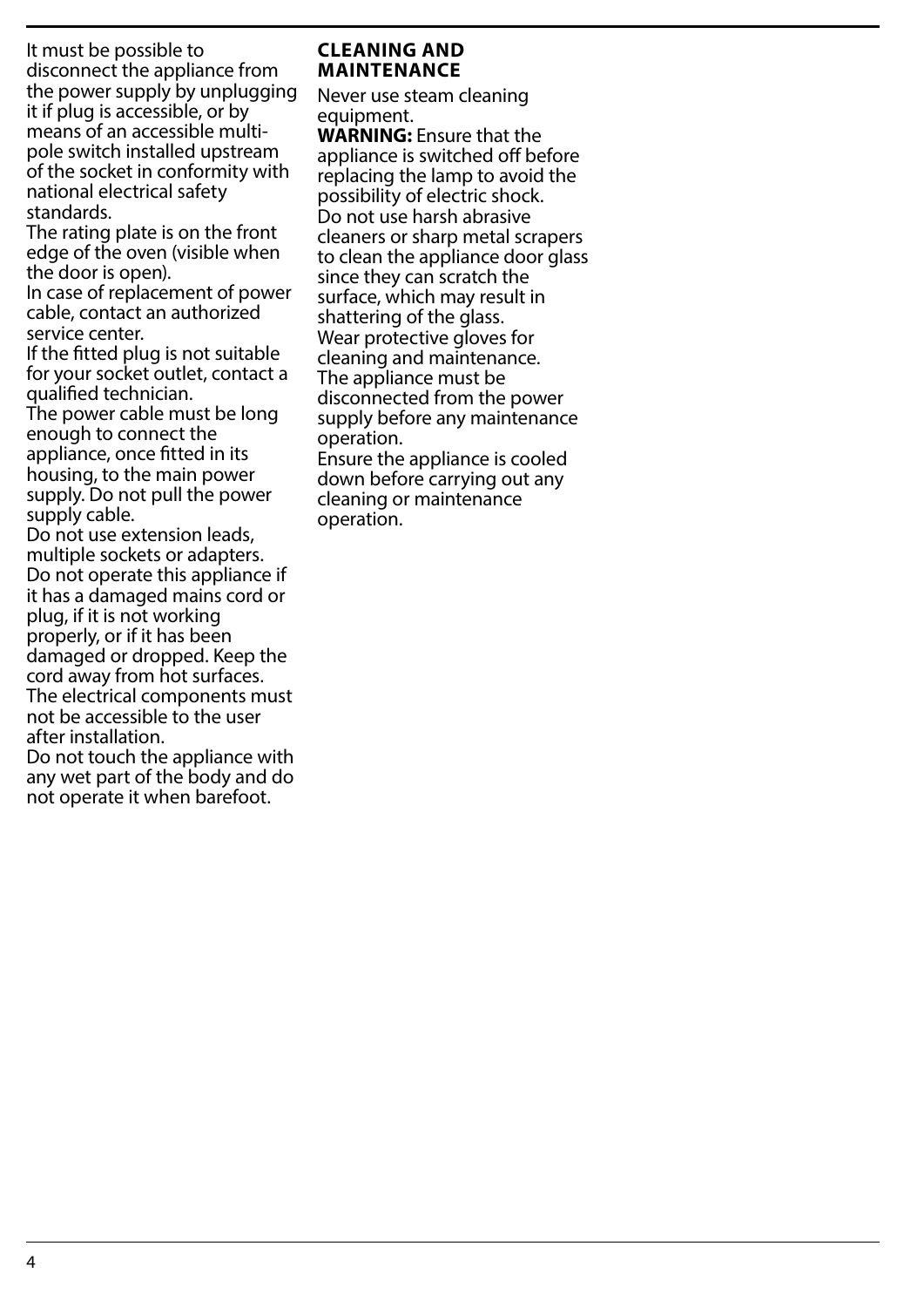#### 5

## **SAFEGUARDING THE ENVIRONMENT**

## **DISPOSAL OF PACKAGING MATERIALS**

The packaging material is 100% recyclable and is marked with the recycle symbol  $\bullet$ . The various parts of the packaging must therefore be disposed of responsibility and in full compliance with local authority regulations governing waste disposal. 

## **SCRAPPING OF HOUSEHOLD APPLIANCES**

When scrapping the appliance, make it unusable by cutting off the power cable and removing the doors and shelves (if present) so that children cannot easily climb inside and become trapped.

This appliance is manufactured with recyclable <sup>\*</sup> or reusable materials. Dispose of it in accordance with local waste disposal regulations.

For further information on the treatment, recovery and recycling of household electrical appliances, contact your competent local authority, the collection service for household waste or the store where you purchase the appliance. This appliance is marked in compliance with European Directive 2012/19/EU, Waste Electrical and Electronic Equipment (WEEE). By ensuring this product is disposed of correctly, you will help prevent potential negative consequences for the environment and human health, which could otherwise be caused by inappropriate waste handling of this product. The symbol  $\Box$  on the product or on

the accompanying documentation indicates that it should not be treated as domestic waste but must be taken to an appropriate collection center for the recycling of electrical and electronic equipment.

## **ENERGY SAVING TIPS**

Only preheat the oven if specified in the cooking table or your recipe. Use dark lacquered or enamelled baking moduls as they absorb heat far better.

## **DECLARATION OF CONFORMITY**

This appliance has been designed, constructed and distributed in compliance with the requirements of European Directives: LVD 2014/35/EU, EMC 2014/30/EU and RoHS 2011/65/EU.

This appliance, which is intended to come into contact with foodstuffs, complies with European Regulation  $CF$  n. 1935/2004.

This appliance meets the Eco Design requirements of European Regulations n. 65/2014, and n. 66/2014 in conformity to the European standard EN 60350-1.

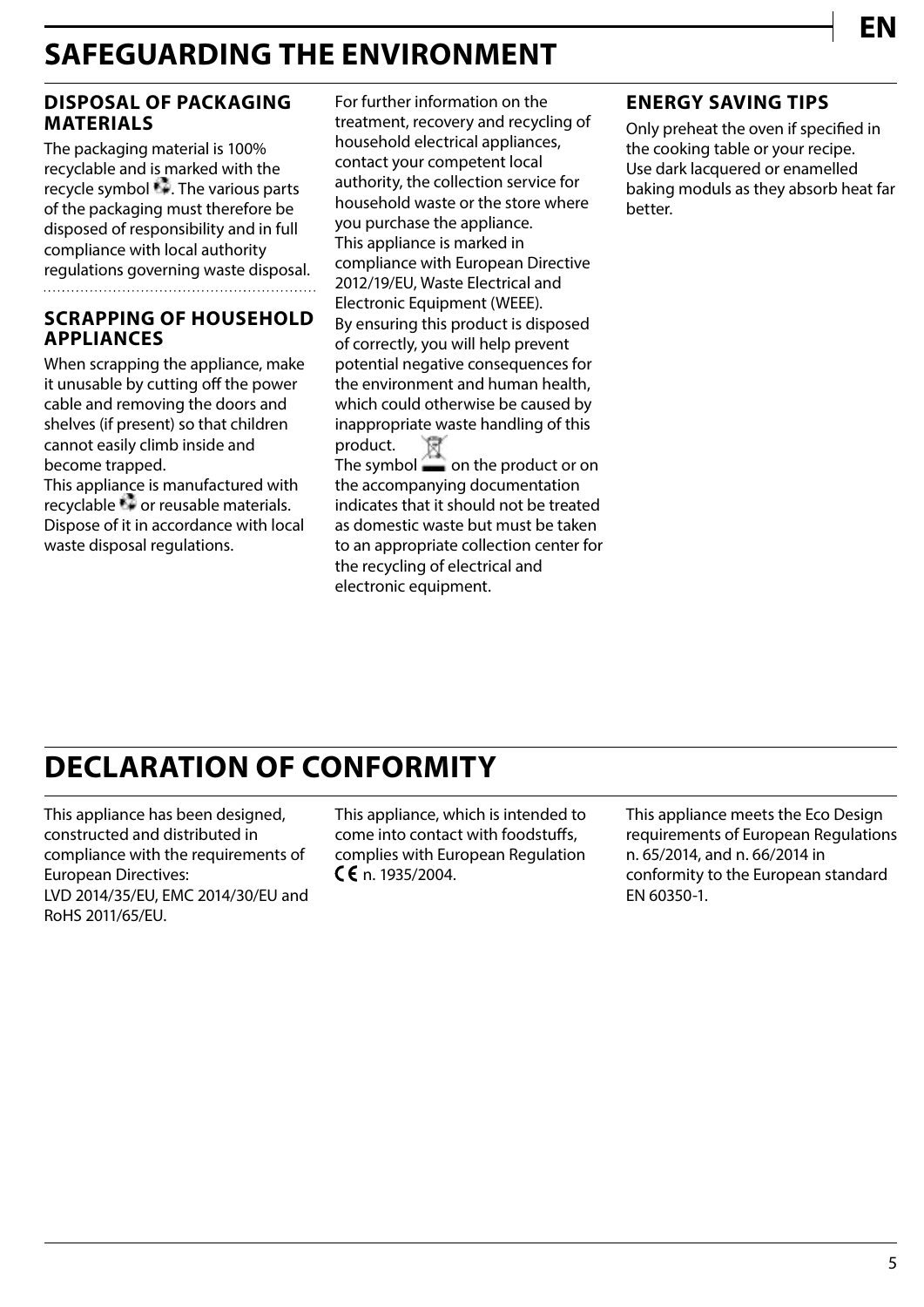











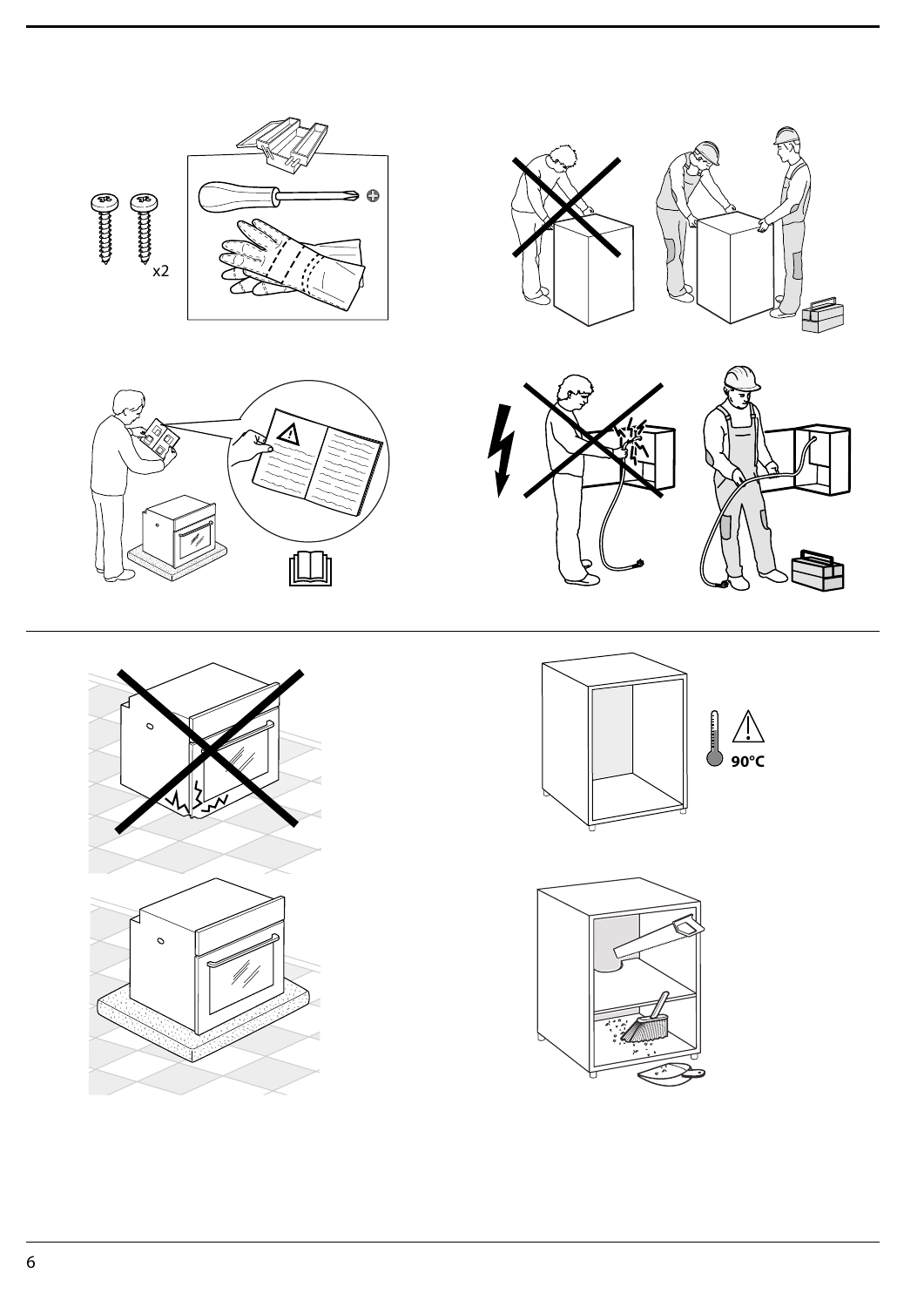







**EN**